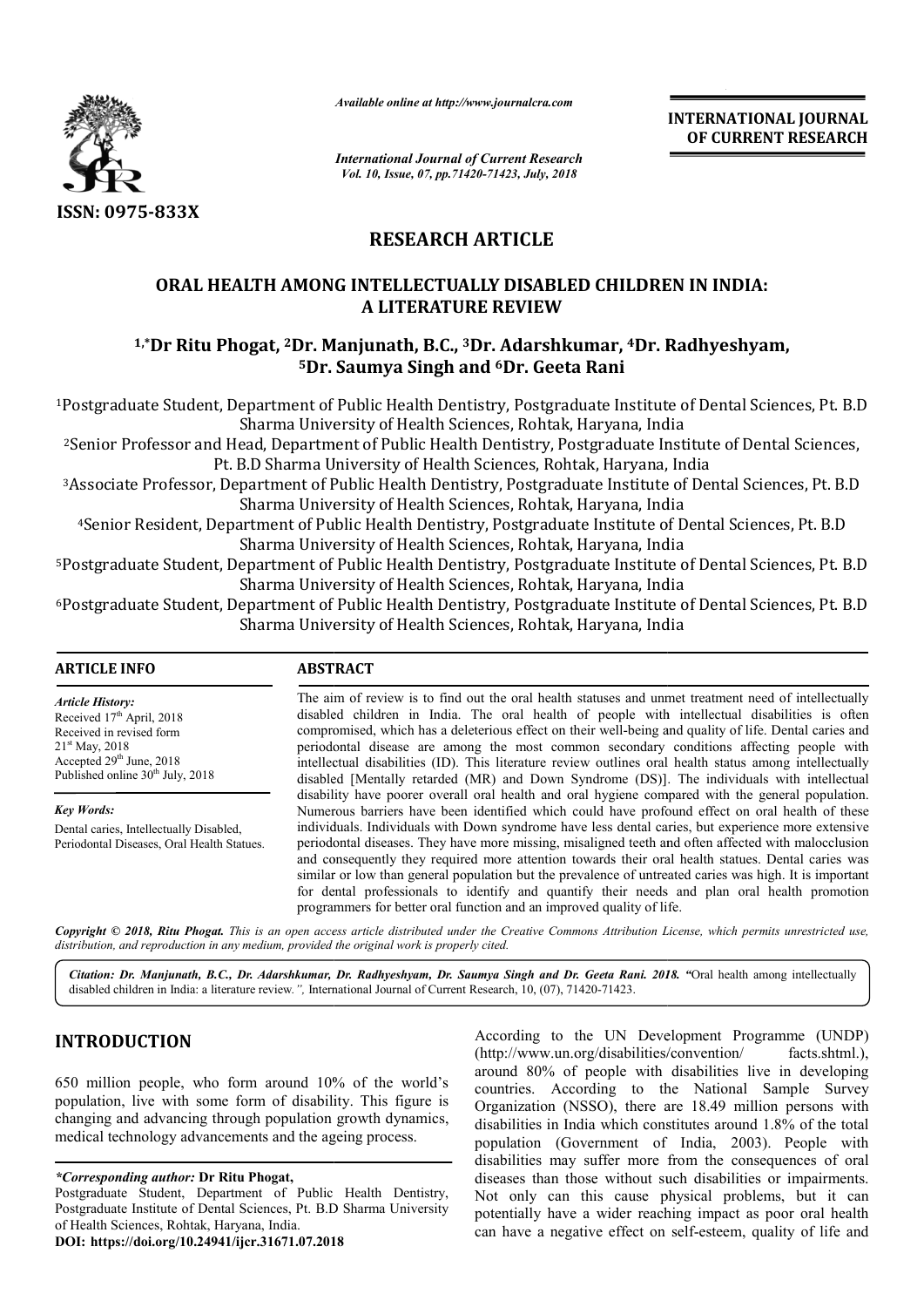general health (Benyamini *et al*., 2004). Living arrangements significantly affect both general and oral health, particularly in developing countries like India. The policy of deinstitutionalization, integration and increased independence for persons with ID has been accepted in the developed countries, and no indications of a corresponding influence on oral health in individuals with could be observed (Gabre *et al*., 2001; Glassman, 2009). The oral health of many people with ID is largelydependent on the knowledge, attitudes and practices of their family or care providers (Cumella *et al*., 2000). There are strong recommendations that interaction between general and oral health in persons with ID should be investigated and understood (Batista *et al*., 2009). The aim of this review is to analysis the oral health statues and unmet treatment need of intellectually disabled children in India.

### **Overview of Intellectual Disability**

**Definition:** There are a number of ways of defining and classifying intellectual disability and they are all open to different interpretations. The terms learning disability, intellectual disability, and mental retardation have been defined and understood differently in different countries and even within various regions of the same country. Different countries use different terminologies to describe the same group of people. The term 'learning disability' itself can be confusing and it has had many different labels over time, and continues to be referred to by different terms such as; 'mental retardation', 'special needs', 'mental handicap' and 'intellectual impairment or disability' (Kelly, 2002). The United Kingdom is the only country that uses the term 'learning disability' whereas an increasing number of international organizations and countries use the term 'intellectual disability' instead .This term has recently replaced the term 'mental retardation' as the term to be used by academics and clinicians in the US and a number of other countries such as Canada and Australia (Reid, 1997). The current accepted international terms include 'intellectual disability' or 'developmental disability'. Other terms such as 'mental handicap', 'learning difficulty' and 'mental retardation' have been used in the past and are still acceptable in some places but may cause offence in others. The term 'intellectual disability' should be considered interchangeable with the UK term 'learning disability' which has been defined by the World Health Organization as "a developmental disability that first appears in children under the age of 18, with an intellectual functioning level (as measured by standard tests for intelligent quotient, IQ) that is well below average and significant limitations in daily living skills (adaptive functioning)" (WHO, 1996). This definition encompasses people with a broad range of disabilities, which can include for example, Down Syndrome, Attention Deficit/Hyperactivity Disorder, Cerebral Palsy or Autistic Spectrum Disorder.

**Severity of intellectual disabilities:** Severity of intellectual disabilities differs according to the level of IQ of the individual;

**Mild:** Approximate IQ ranges from 50 to 69 (in adults, mental age from 9 to under 12 years). Many adults will be able to work and maintain good social relationships, and contribute to society; however, this results in some learning difficulties.

**Moderate:** Approximate IQ ranges from 35 to 49 (in adults, mental age from 6 to under 9 years).

Likely to result in marked developmental delays in childhood, but most can learn to develop some degree of independence in self-care and acquire adequate communication and academic skills. Adults will need varying degrees of support to live and work in the community

**Severe:** Approximate IQ ranges from 20 to 34 (in adults, mental age from 3 to under 6 years), and it is likely to result in continuous need for on-going support throughout life.

**Profound:** In individuals with an IQ that is under 20 (in adults, mental age below 3 years). This results in severe limitation in self-care, communication and mobility (WHO, 1996).

**Causes of intellectual disabilities:** Intellectual disability is caused by problems during brain development before, during or after birth.

**Before birth:** Damage to central nervous system e.g.: accident or illness of mother while pregnant (malnutrition, drugs, alcohol, diseases) or genetic syndromes (Down Syndrome; Fragile X Syndrome)

**During Birth**: For example in cases of premature birth, not enough oxygen during birth/hypoxia, birth difficulties or infections in the womb

**After birth**: That occurs in cases of illness or accident during early childhood (head injury, epilepsy, meningitis), or because of the effect of environmental factors (lead/mercury poisoning, malnutrition, social deprivation). Aetiology of intellectual disabilities can be outlined in a more complex and integrated. The American Association of Intellectual and Developmental disabilities (AAIDD, 2010) described how many factors (Biomedical, social, behavioural, and educational) could interact across time resulting in an intellectual disability.

**Prevalence of intellectual disabilities:** Due to differences in definitions and methods of data collection used in studies aimed at measuring the prevalence of individuals with intellectual disabilities, differences in estimates across studies also exist. In the few studies conducted so far, rates of about 2% have often been found. Other studies, especially those employing registries or hospital records, have more often reported rates from below 1% to 1.5% of the total general population (Harris, 2006). One relatively recent meta-analysis of all literature on the estimate of intellectual disabilities at a population level and published between 1980 and 2009 showed that the prevalence of intellectual disability across studies included in the meta-analysis was 10.37/1000 population (Maulik *et al*., 2011). The finding revealed that the prevalence is higher among studies based on children/adolescents, compared to those on adults.

**Oral health differences between the general population and people with intellectual disabilities:** Jain (2009) conducted a study with the aim of the study was to determine the oral health status and investigate the association of oral health status with various socio-demographic (age, gender, parent's education, income) and clinical variables (aetiology for mental disability and IQ level) among mentally disabled subjects. Caries status, oral hygiene status and periodontal status were assessed by DMFT Index, Simplified Oral Hygiene Index (OHI-S) of Greene and Vermillion and Community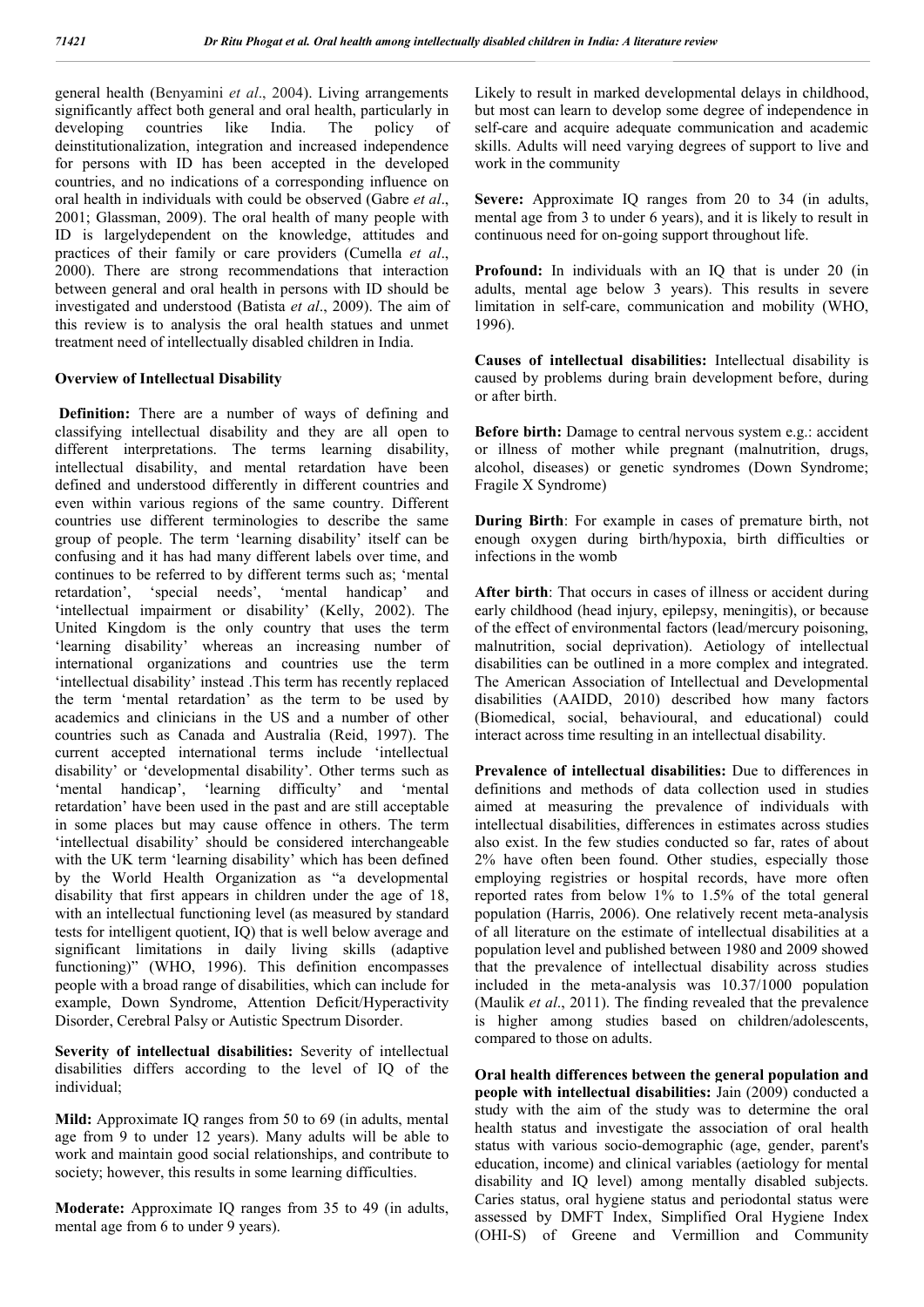Periodontal Index, respectively. They found out that the oldest age group had the highest scores for all the indices measured. Having Down's syndrome, parents with lower educational status and low I.Q. were the most important predictors for poor oral health status. Bharathi M. Purohit *et al.* (2011) conducted a study to describe the Oral health status and treatment need of children attending special schools in South India.The aim of that study was to assess and compare oral health status and treatment needs of children with special healthcare needs (SHCN) between the ages of 5 and 15, with a matched group of healthy children, in Udupi District of South India. They found out significantly higher prevalence of caries (89.1%), malocclusion, and poorer periodontal status among children with SHCN compared to the healthy control group. Michael J. Hughe *et al.* (2013) conducted a study to evaluate the relationship between income and oral health among people with intellectual disabilities on a global perspective. The scientific literature cites wide health disparities for people with intellectual disabilities compared to the general population. This study seeks to gain an understanding of the effects of income status on oral health in a global population of people with intellectual disabilities. Study participants from upper middle, lower middle, and low-income countries had higher odds of mouth pain and untreated decay, yet lower odds of missing teeth, injury, and gingivitis, than participants from high-income countries. Overall, a great number of individuals from every income group required maintenance or urgent care. Oral health problems are not exclusive to low-income study participants. Unexpectedly high odds of missing teeth, injury, and gingivitis in high-income countries may be attributed to the high proportion of participants from the United States, which is considered a high-income country but has large income disparities.

Health-determining circumstances in low-income countries provide some protection from the hypothesized gradient of oral health for all measured outcomes. Mahesh, (2013) conducted a study on 5 years and 12 years school going children in Chennai city to know the oral health statues of them . India, a developing country, faces many challenges in rendering oral health needs. The majority of Indian population resides in rural areas of which more than 40% constitute children. The purpose of this study was to assess the oral health status of 5 years and 12 years school going children in Chennai city. The study population consisted of 1200 school children of both the sexes (600 private and 600 corporation school children) in 30 schools, which had been selected randomly. The survey is based on WHO, 1999 Oral Health Assessment, which has been modified by including gingival assessment, enamel opacities/ hypoplasia for 5 years. Evaluation of the oral health status of these children revealed, dental caries is the most prevalent disease affecting permanent teeth, more than primary teeth and more in corporation than in private schools, thereby, correlating with the socioeconomic status. It may be concluded that the greatest need of dental health education is at an early age including proper instruction of oral hygiene practices and school based preventive programs, which would help in improving preventive dental behaviour and attitude which is beneficial for life time.

### **Conclusion**

The review highlighted the poor oral health status of children with special healthcare needs in terms of higher calculus deposition, more caries prevalence and higher prevalence in malocclusion. The review also reveals the need for preventive treatment for intellectually disabled children. There is need of timely dental services in children with disabilities because of the higher prevalence of periodontal diseases; dental caries and unmet needs among these children compared to the healthy general population. There needs to be a provision of primary dental health care for all children. The dental team should give priorities and plan on providing comprehensive school-based programmes, including oral health education and help children develop skills, provide fluoride supplements and sealants, offer dietary counselling.

## **REFERENCES**

- Batista, L., Moreira, E., Rauen, M., Corso, A., and Fiates, G. 2009. Oral health and nutritional status of semiinstitutionalized persons with mental retardation in Brazil. Research in Developmental Disabilities, 30, 839–846
- Benyamini, Y., Leventhal, H., and Leventhal, EA. 2004. Selfrated oral health as an independent predictor of self-rated general health, self-esteem and life satisfaction. *Social Science and Medicine*, 59: 1109-1116.
- Bharathi M. Purohit, Meghashyam Bhat, Shashidhar Acharya. 2010. Oral health status and treatment needs of children attending special schools in South India: a comparative study. *Spec Care Dentist.,* 30(6): 235-241.
- Cumella, S., Ransford, N., Lyons, J., and Burnham, H. 2000. Needs for oral care among people with intellectual disability not in contact with Community Dental Services. Journal of Intellectual Disability Research, 44, 45– 52.Durà-Vilà, G., and Hodes, M. (2009).
- Gabre, P., Wikstrom, M., Martinsson, T., and Gahnberg, L. 2001. Move of adults with mental retardation from institutions to community-based living:Changes in the oral microbiological flora. *Journal of Dental Research*, 80, 421–426.
- Glassman, P., and Miller, C. 2009. Social supports and prevention strategies as adjuncts and alternatives to sedation and anesthesia for people with special needs. Special Care in Dentistry, 29, 31–38.
- Government of India. Disabled persons in India. Report No. 485 (58/26/1). New Delhi: National Sample Survey Organisation, 2003.
- Harris, JC. 2006. Intellectual Disability: Understanding its Development, Causes, Classification, Evaluation and Treatment. New York, Oxford University Press.
- Jain M, Mathur A, Sawla L, Choudhary G, Kabra K, Duraiswamy P, Kulkarni S. 2009. Oral health status of mentally disabled subjects in India. *Journal of Oral Science*. 51(3):333-40.
- Kelly, A. 2002. Working with adults with a learning disability. Oxon, Speech mark
- Mahesh Kumar P, Joseph T, Varma R B, Jayanthi M. 2005. Oral health status of 5 years and 12 years school going children in Chennai city - An epidemiological study. *J Indian Soc Pedod Prev Dent*., 3:17-22
- Maulik, RK., Mascarenhas, MN., Mathers, CD., Dua, T., and Saxena, S. (2011). Prevalence of intellectual disabilities: A meta-analysis of population-based studies. *Research In Developmental Disabilities*, 32: 419-436.
- Michael J Hughes' Julie A. Gazmararian. 2015. The relationship between income and oral health among people with intellectual disabilities: a global perspective. *Spec Care Dentist.,* 5(5): 229-35.